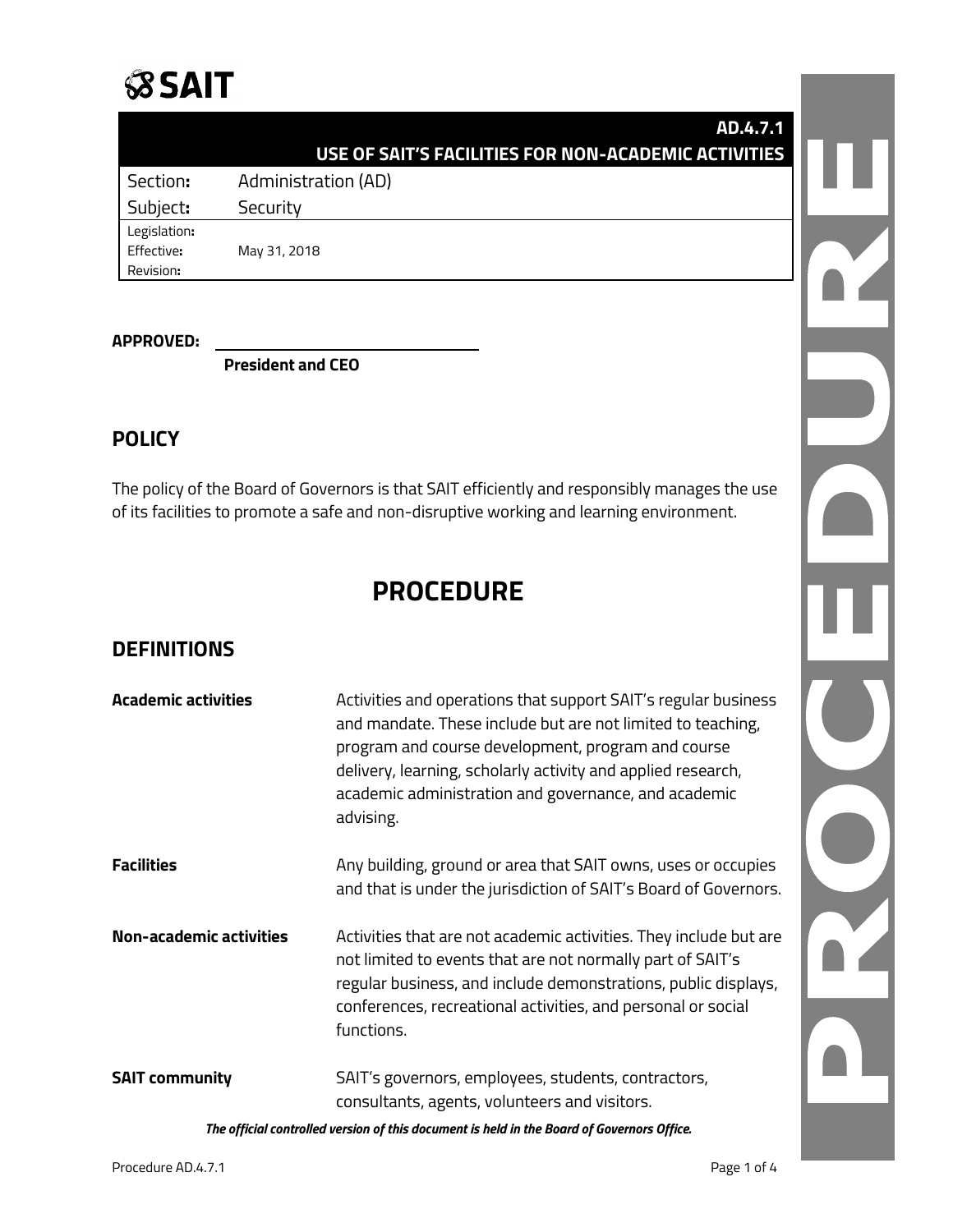

# **GOVERNING PRINCIPLES**

- 1. SAIT has the right and the obligation to manage the use of and access to its facilities, in order to:
	- a) Provide a safe and non-disruptive working and learning environment for all members of the SAIT community.
	- b) Protect vulnerable people, including minors, from both physical and psychological harm and distress.
	- c) Protect and maintain its physical assets.
	- d) Efficiently and responsibly use its facilities and to ensure the availability and effective use of its facilities for academic activities.
- 2. SAIT respects freedom of expression and lawful assembly and recognizes these as core values, subject to the reasonable and justifiable limitations required for SAIT to meet its rights and obligations described above.
- 3. This procedure applies to members of the SAIT community and to all other individuals, groups, or organizations wishing to use SAIT's facilities for non-academic activities.

## **PROCEDURE**

#### **A. Approval to Use SAIT's Facilities for Non-Academic Activities**

- 1. Individuals, groups or organizations wishing to use facilities for non-academic activities must request and obtain approval from the Conference Services department at least 10 business days before the planned non-academic activity. Note that additional approvals may be required from other SAIT departments, including but not limited to the Campus Centre, Parking and Campus Security, as appropriate for the particular non-academic activity.
- 2. As part of the approval process, SAIT will assess the proposed non-academic activity to determine its risk and the level and cost of any security services required to properly manage it. Security service costs and deposits for security service costs are the responsibility of the individual, group or organization wishing to use the facilities for its non-academic activities.

*The official controlled version of this document is held in the Board of Governors Office.*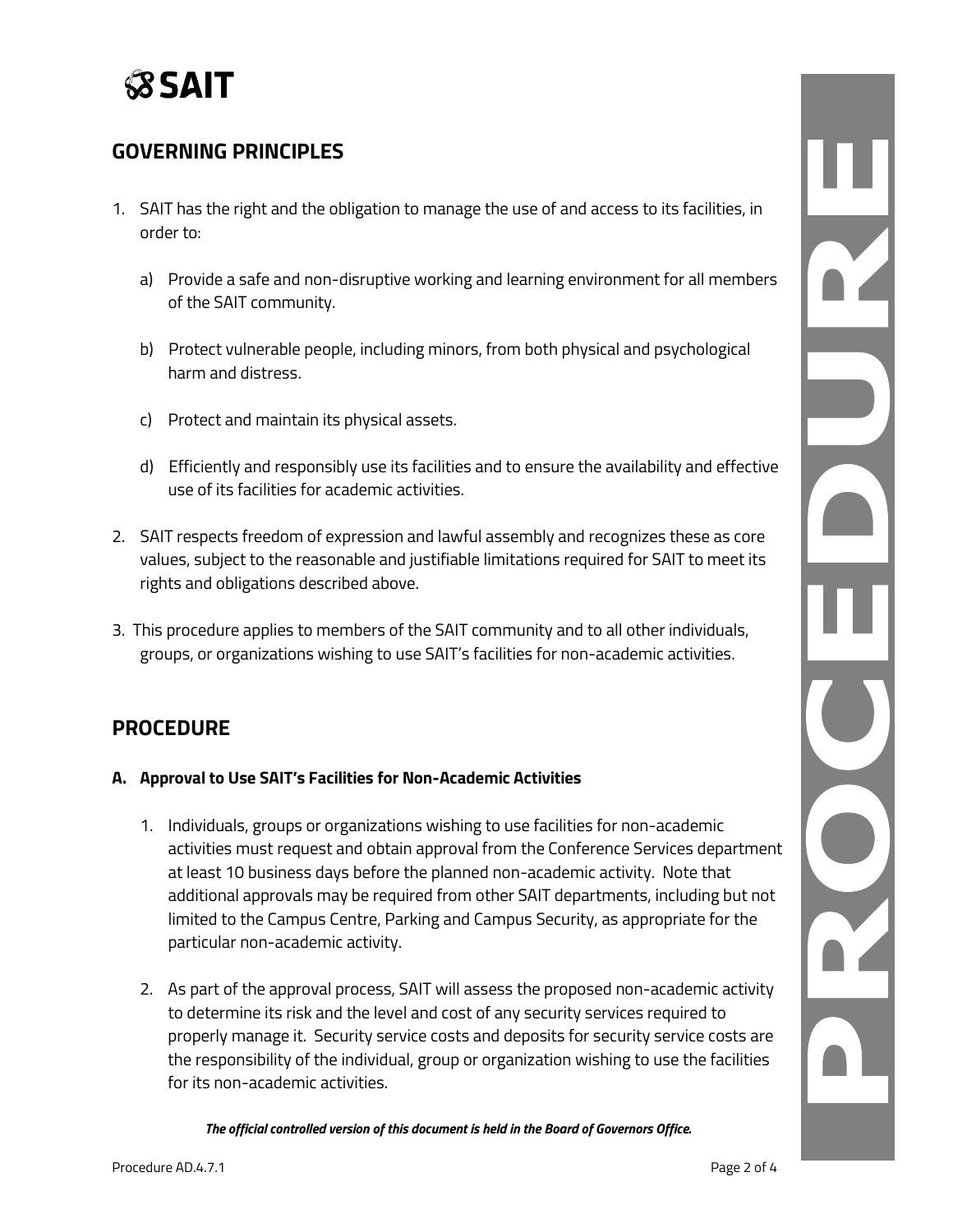# **SSAIT**

- 3. Individuals, groups or organizations wishing to use the facilities for non-academic activities are required to have comprehensive general liability insurance in place, covering bodily injury, death, and property damage, in the amount of at least \$2,000,000 per occurrence, and to include SAIT as an additional insured. SAIT has the right to ask for proof that such general liability insurance is in place as a condition of approval.
- 4. SAIT has the right to restrict where a particular non-academic activity may or may not occur in or on its facilities in order for SAIT to meet its rights and obligations as set out in this procedure's Governing Principles.
- 5. SAIT has the right to direct, limit or terminate any non-academic activities that occur on its facilities without SAIT's prior approval.

#### **B. Terms and Conditions of Use of SAIT's Facilities for Non-Academic Activities**

- 1. Individuals, groups or organizations that have requested and received approval to use facilities for non-academic activities must comply with all of the terms and conditions for such use, as provided by SAIT to those individuals, groups or organizations.
- 2. Use of facilities for non-academic activities may be subject to:
	- a) Room or facility rental fees.
	- b) Security service costs.
	- c) Deposits against the cost of security services, to a maximum of 50% of the total cost of security services.
	- d) Additional fees as required for a particular activity, such as technology support.
- 3. Signage and on-campus advertising at non-academic activities on or using the facilities is governed by procedure AD.2.11.1 Third-Party Advertising on Campus, which sets out the approval process for such advertising. As per this procedure, advertising is subject to the Canadian Code of Advertising Standards.
- 4**.** No person, group or organization will engage in prohibited conduct, attempt to engage in prohibited conduct, or assist others in engaging in prohibited conduct, while on or using facilities for non-academic activities. Prohibited conduct includes conduct that:

*The official controlled version of this document is held in the Board of Governors Office.*